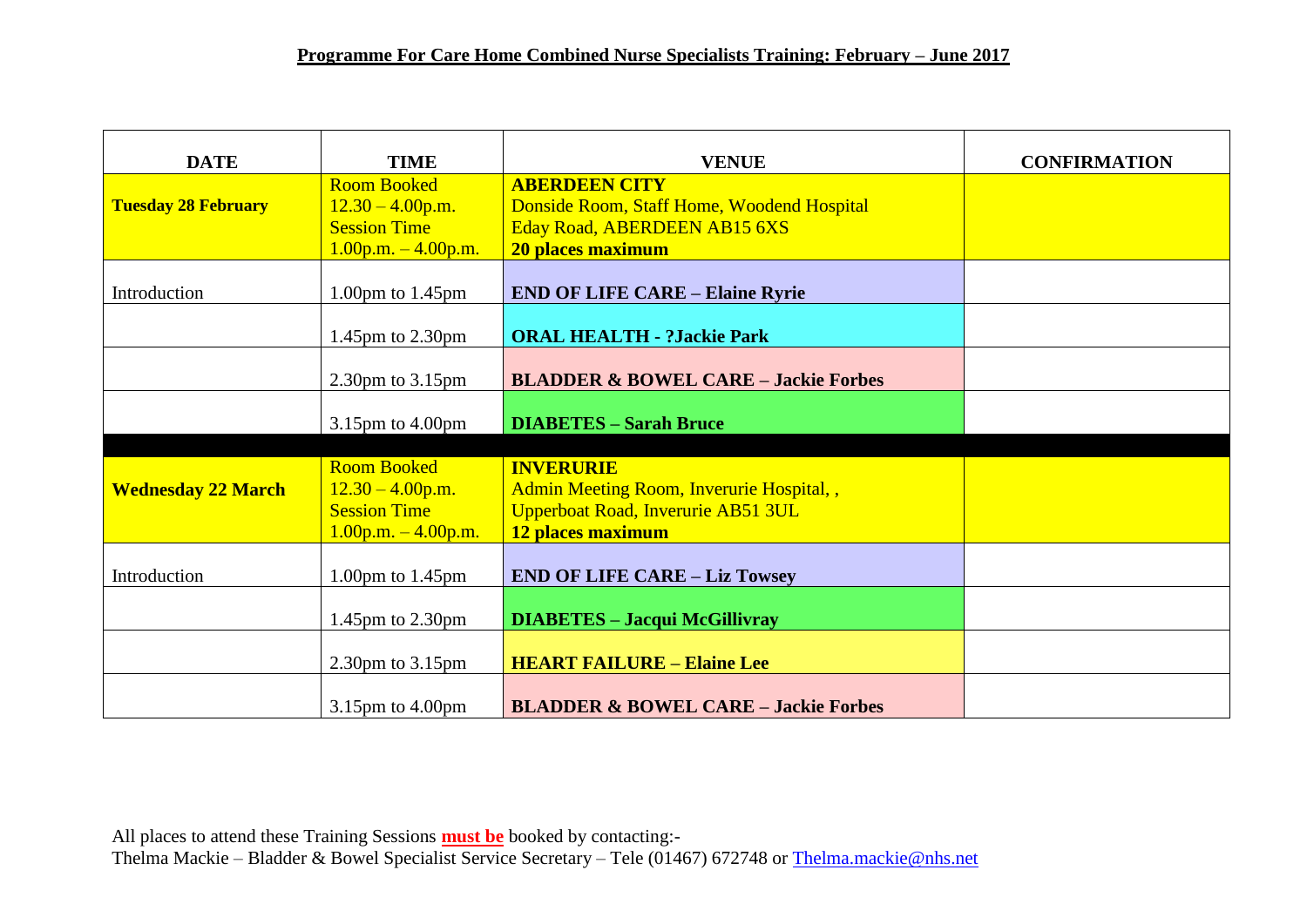| <b>DATE</b>             | <b>TIME</b>                                                                                  | <b>VENUE</b>                                                                                                                   | <b>CONFIRMATION</b> |
|-------------------------|----------------------------------------------------------------------------------------------|--------------------------------------------------------------------------------------------------------------------------------|---------------------|
| <b>Tuesday 18 April</b> | <b>Room Booked</b><br>$12.30 - 4.00$ p.m.<br><b>Session Time</b><br>$1.00$ p.m. $-4.00$ p.m. | <b>ABERDEEN CITY</b><br>Donside Room, Staff Home, Woodend Hospital<br>Eday Road ABERDEEN AB15 6XS<br>20 places maximum         |                     |
| Introduction            | 1.00pm to $1.45$ pm                                                                          | <b>OSTEOPOROSIS - Fran Keech</b>                                                                                               |                     |
|                         | 1.45 $pm$ to 2.30 $pm$                                                                       | <b>FALLS – Rosie Cooper</b>                                                                                                    |                     |
|                         | $2.30$ pm to $3.15$ pm                                                                       | <b>HEART FAILURE - Elaine Lee</b>                                                                                              |                     |
|                         | 3.15pm to 4.00pm                                                                             | <b>DIABETES - Jacqui McGillivray</b>                                                                                           |                     |
| <b>Wednesday 24 May</b> | <b>Room Booked</b><br>$12.30 - 4.00$ p.m.<br><b>Session Time</b><br>$1.00$ p.m. $-4.00$ p.m. | <b>PETERHEAD</b><br>Conference Room 1, Peterhead Community Hospital,<br>Links Terrace, PETERHEAD AB42 2XB<br>12 places maximum |                     |
| Introduction            | 1.00pm to $1.45$ pm                                                                          | <b>DIETETICS - Shona Milne</b>                                                                                                 |                     |
|                         | 1.45pm to 2.30pm                                                                             | <b>END OF LIFE CARE - Liz Towsey</b>                                                                                           |                     |
|                         | $2.30$ pm to $3.15$ pm                                                                       | <b>BLADDER &amp; BOWEL CARE - Jackie Forbes</b>                                                                                |                     |
|                         | $3.15$ pm to $4.00$ pm                                                                       | <b>ORAL HEALTH - Diane Lawson</b>                                                                                              |                     |

All places to attend these Training Sessions **must be** booked by contacting:- Thelma Mackie – Bladder & Bowel Specialist Service Secretary – Tele (01467) 672748 or [Thelma.mackie@nhs.net](mailto:Thelma.mackie@nhs.net)